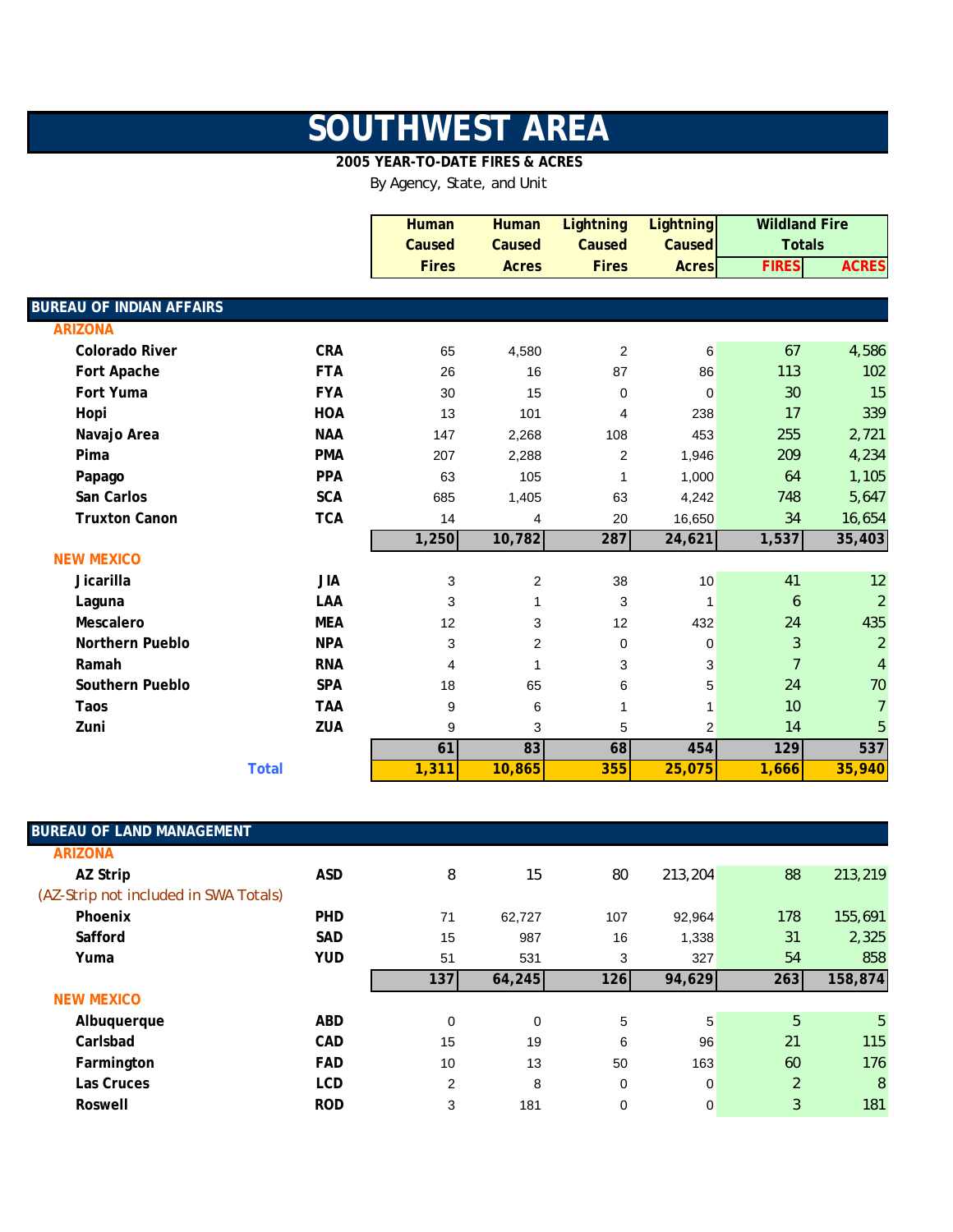| Socorro | SCD   |          | 15.    |     | $\overline{ }$<br>. . |     | 32      |
|---------|-------|----------|--------|-----|-----------------------|-----|---------|
| Taos    | TAD   |          |        |     |                       |     | 13      |
|         |       | ົ<br>551 | 238    | 70  | 292                   | 103 | 530     |
|         | 「otal | 20F      | 64,483 | 196 | 94,921                | 366 | 159,404 |

| <b>DEPARTMENT OF DEFENSE</b>            |            |                |                |                |                  |                |                |
|-----------------------------------------|------------|----------------|----------------|----------------|------------------|----------------|----------------|
| <b>ARIZONA</b>                          |            |                |                |                |                  |                |                |
| Fort Huachuca                           |            | 0              | 0              | 0              | $\boldsymbol{0}$ | 0              | 0              |
|                                         |            | $\overline{0}$ | 0              | $\overline{0}$ | $\overline{0}$   | $\overline{0}$ | $\overline{0}$ |
|                                         |            |                |                |                |                  |                |                |
| <b>U.S. FISH &amp; WILDLIFE SERVICE</b> |            |                |                |                |                  |                |                |
| <b>ARIZONA</b>                          |            |                |                |                |                  |                |                |
| <b>Buenos Aires</b>                     | <b>BAR</b> | 2              | 36             | $\pmb{0}$      | $\mathbf 0$      | $\overline{2}$ | 36             |
|                                         |            |                |                |                |                  | $\Omega$       | $\overline{0}$ |
| Cibola                                  | <b>CBR</b> | $\overline{2}$ | 8,800          | 0              | 0                | $\overline{2}$ | 8,800          |
| Cabeza Prieta                           | <b>CPR</b> | 0              | 0              | $\Omega$       | 0                | $\Omega$       | $\overline{0}$ |
| Havasu, Cibola, Kofa, BW                | <b>HVR</b> | 21             | 26,338         | 12             | 455              | 33             | 26,793         |
| Imperial                                | <b>IMR</b> | 2              | 1              | $\Omega$       | 0                | $\overline{2}$ |                |
| San Bernardino                          | <b>SBR</b> | 0              | $\Omega$       | 1              | $\mathbf 0$      | $\mathbf{1}$   | $\Omega$       |
|                                         |            | 27             | 35,175         | 13             | 455              | 40             | 35,630         |
| <b>NEW MEXICO</b>                       |            |                |                |                |                  |                |                |
| <b>Bitter Lake</b>                      | <b>BTR</b> | 1              | 12             | 0              | 0                |                | 12             |
| Bosque Del Apache                       | <b>BDR</b> | $\Omega$       | 0              | $\Omega$       | 0                | $\Omega$       | $\overline{0}$ |
| Las Vegas                               | <b>LVR</b> | 0              | 0              | $\Omega$       | 0                | 0              | 0              |
| San Andres                              | <b>SNR</b> | 0              | 0              | $\Omega$       | $\mathbf 0$      | $\Omega$       | 0              |
| Sevilleta                               | <b>SER</b> | 0              | 0              | 0              | 0                | $\mathbf{0}$   | 0              |
|                                         |            | 1              | 12             | $\overline{0}$ | $\overline{0}$   | $\mathbf{1}$   | 12             |
| <b>WEST TEXAS (FED. ONLY)</b>           |            |                |                |                |                  |                |                |
| Mule Shoe                               | <b>MLR</b> | 0              | 0              | 0              | 0                | 0              | 0              |
|                                         |            | $\overline{0}$ | $\overline{0}$ | $\overline{0}$ | $\overline{0}$   | $\overline{0}$ | $\overline{0}$ |
| <b>Total</b>                            |            | 28             | 35,187         | 13             | 455              | 41             | 35,642         |

| <b>NATIONAL PARK SERVICE</b> |            |   |          |          |     |                 |                |
|------------------------------|------------|---|----------|----------|-----|-----------------|----------------|
| <b>ARIZONA</b>               |            |   |          |          |     |                 |                |
| Canyon de Chelly             | <b>CAP</b> |   | 0        | $\Omega$ | 0   |                 | $\overline{0}$ |
| Coronado                     | <b>COP</b> | 0 | 0        | 0        | 0   | 0               | $\mathbf{0}$   |
| <b>Grand Canyon</b>          | <b>GCP</b> | 2 | 20       | 8        | 162 | 10 <sup>°</sup> | 182            |
| Organ Pipe                   | <b>ORP</b> | 0 | $\Omega$ | 0        | 0   | $\mathbf{0}$    | $\overline{0}$ |
| Saguaro                      | <b>SAP</b> |   |          |          | 0   | 4               |                |
| Sunset Crater Volcano        | <b>SUP</b> |   | 12       |          | 50  |                 | 62             |
| Tonto                        | <b>TOP</b> | 0 | 0        | 0        | 0   | $\Omega$        | $\mathbf{0}$   |
| <b>Walnut Canyon</b>         | <b>WAP</b> | 0 | 0        |          | 0   |                 | $\Omega$       |
| Wupatki                      | <b>WUP</b> | 0 | 0        | O        | U   | $\Omega$        | 0              |
|                              |            | 5 | 33       | 14       | 212 | 19              | 245            |

 **NEW MEXICO**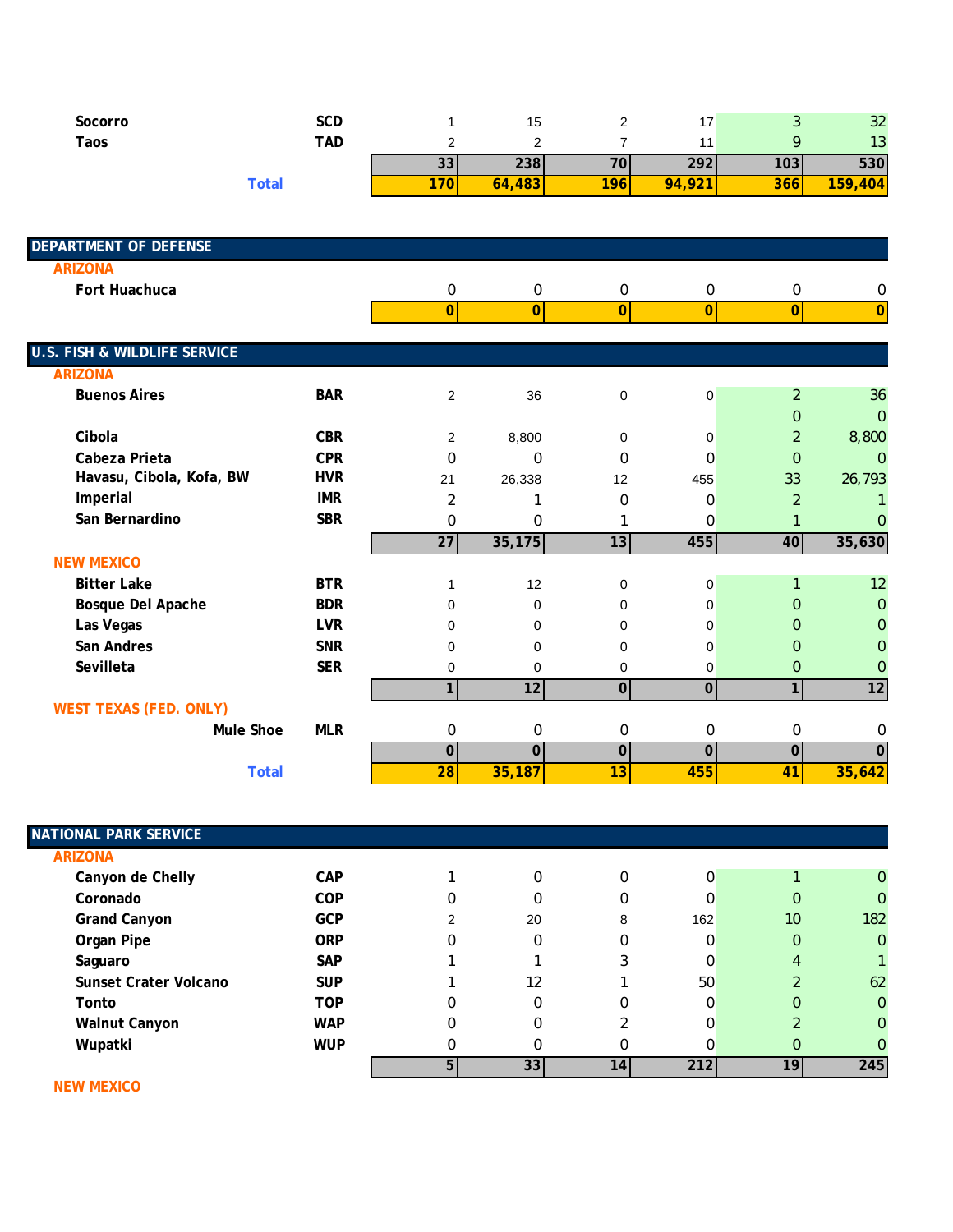| <b>Bandelier NM</b>           |              | <b>BAP</b> | 3              | 3              |             | 0              | $\overline{4}$          | 3                |
|-------------------------------|--------------|------------|----------------|----------------|-------------|----------------|-------------------------|------------------|
| Carlsbab                      |              | CAP        |                |                | 3           |                | $\overline{4}$          | $\overline{2}$   |
| <b>El Malpais</b>             |              | <b>EMP</b> | 0              | 0              | 7           |                |                         |                  |
| <b>Salinas Mission</b>        |              | SAP        | $\overline{2}$ |                | 0           | 0              | 2                       |                  |
|                               |              |            | 6 <sup>1</sup> | 5 <sub>l</sub> | 11          | $\overline{2}$ | 17                      |                  |
| <b>WEST TEXAS (FED. ONLY)</b> |              |            |                |                |             |                |                         |                  |
| Amistad                       |              | <b>AMP</b> |                |                | $\Omega$    | 0              | $\mathbf{1}$            |                  |
| <b>Big Bend</b>               |              | <b>BBP</b> | 4              | 16             | 4           |                | 8                       | 17               |
| Guadalupe                     |              | <b>GUP</b> | 2              | 2              | 0           | 0              | $\overline{2}$          | $\overline{2}$   |
| Lake Meredith                 |              | <b>LAP</b> | 13             | 9,588          | 0           | 0              | 13                      | 9,588            |
| Rio Grande                    |              | <b>RGP</b> | 5              | 21             | $\Omega$    | 0              | 5                       | 21               |
|                               |              |            | 25             | 9,628          | 4           |                | 29                      | 9,629            |
|                               | <b>Total</b> |            | 36             | 9,666          | 29          | 215            | 65                      | 9,881            |
| <b>OTHER</b>                  |              |            |                |                |             |                |                         |                  |
| <b>NEW MEXICO</b>             |              |            |                |                |             |                |                         |                  |
| Los Alamos Nat. Lab           |              | LAE        | $\mathbf{0}$   | 0              | $\mathbf 0$ | 0              | $\overline{0}$          | $\boldsymbol{0}$ |
|                               | <b>Total</b> |            | $\mathbf 0$    | $\overline{O}$ | 0           | $\overline{0}$ | $\overline{\mathbf{0}}$ | 0                |

| <b>STATES</b>              |                  |       |          |     |         |       |         |
|----------------------------|------------------|-------|----------|-----|---------|-------|---------|
| <b>ARIZONA</b>             |                  |       |          |     |         |       |         |
| Arizona St. Land Dept.     | <b>AZS</b>       | 895   | 65,683   | 117 | 46,660  | 1,012 | 112,343 |
|                            | Total            | 895   | 65,683   | 117 | 46,660  | 1,012 | 112,343 |
|                            |                  |       |          |     |         |       |         |
| <b>NEW MEXICO</b>          |                  |       |          |     |         |       |         |
| Chama District             | N <sub>1</sub> S | 30    | 275      | 17  | 24      | 47    | 299     |
| <b>Cimarron District</b>   | N <sub>2</sub> S | 6     | 13,316   | 27  | 135     | 33    | 13,451  |
| Socorro District           | N <sub>3</sub> S | 12    | 1,536    | 3   | 36      | 15    | 1,572   |
| Las Vegas District         | N <sub>4</sub> S | 17    | 38,561   | 26  | 357     | 43    | 38,918  |
| Capitan District           | <b>N5S</b>       | 134   | 4,593    | 33  | 2,150   | 167   | 6,743   |
| <b>Bernalillo District</b> | N <sub>6</sub> S | 124   | 189      | 48  | 257     | 172   | 446     |
|                            |                  | 323   | 58,470   | 154 | 2,959   | 477   | 61,429  |
|                            | <b>Total</b>     | 1,218 | 124, 153 | 271 | 49,619  | 1,489 | 173,772 |
|                            |                  |       |          |     |         |       |         |
| <b>USDA FOREST SERVICE</b> |                  |       |          |     |         |       |         |
| <b>ARIZONA</b>             |                  |       |          |     |         |       |         |
| Apache/Sitgreaves          | <b>ASF</b>       | 64    | 401      | 146 | 3,194   | 210   | 3,595   |
| Coconino                   | COF              | 128   | 302      | 198 | 1,001   | 326   | 1,303   |
| Coronado                   | <b>CNF</b>       | 64    | 2,351    | 36  | 25,151  | 100   | 27,502  |
| Kaibab                     | <b>KNF</b>       | 21    | 88       | 108 | 755     | 129   | 843     |
| Prescott                   | <b>PNF</b>       | 35    | 88       | 32  | 9,947   | 67    | 10,035  |
| Tonto                      | <b>TNF</b>       | 97    | 18,589   | 119 | 357,597 | 216   | 376,186 |
|                            |                  | 409   | 21,819   | 639 | 397,645 | 1,048 | 419,464 |
| <b>NEW MEXICO</b>          |                  |       |          |     |         |       |         |
| Carson                     | <b>CAF</b>       | 10    | 3,927    | 65  | 245     | 75    | 4,172   |
| Cibola                     | <b>CIF</b>       | 29    | 25       | 77  | 178     | 106   | 203     |